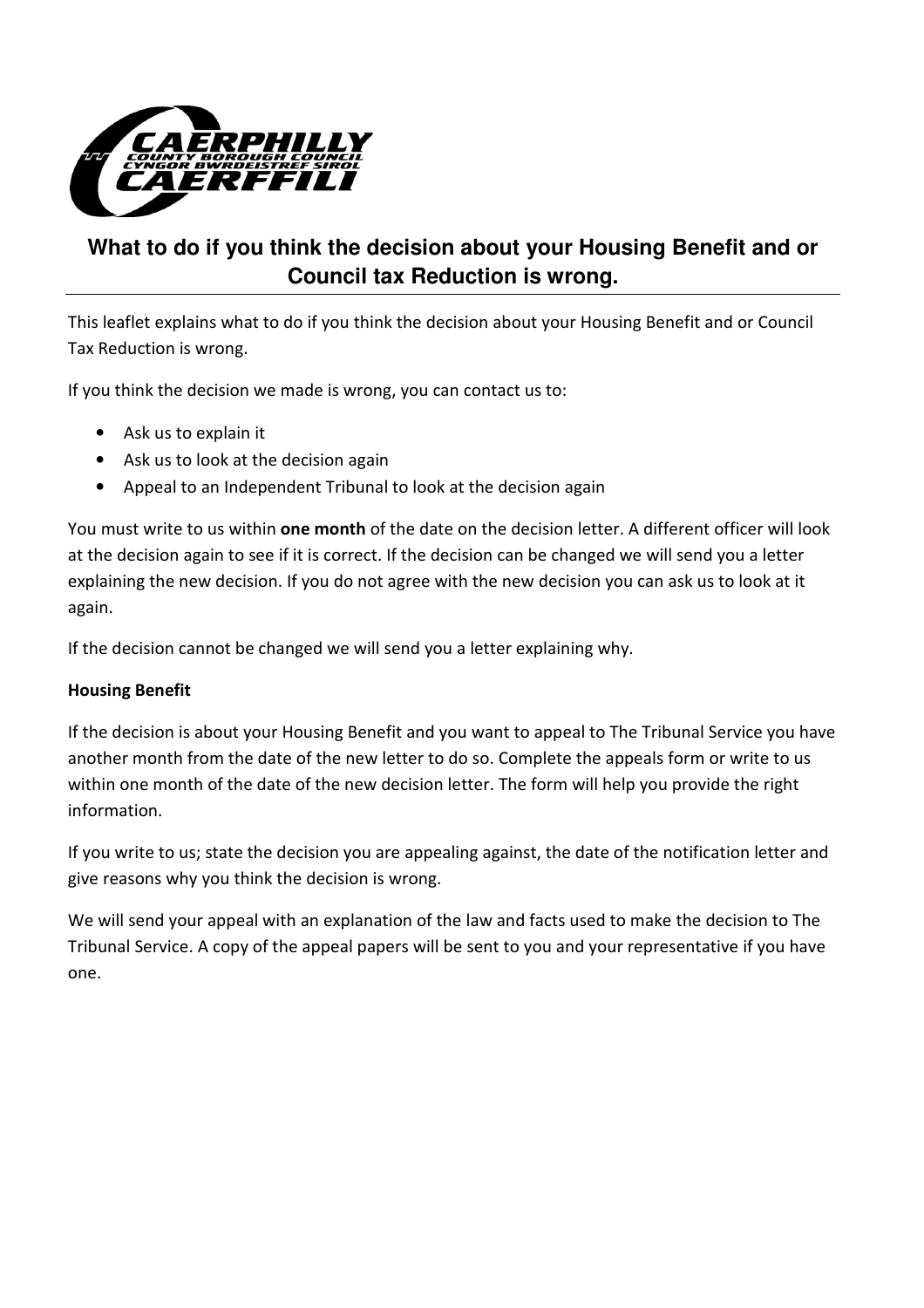#### Late Applications for Appeal.

If you are outside the one month time limit you can make a late request for an appeal. The maximum time limit for a late appeal is 13 months from the date of the decision.

When asking for a late appeal, explain why is reasonable to grant your request and why your case has merit. Include details of any special circumstances that meant it was not possible to submit the appeal sooner.

It is important to stress that there is no guarantee that appeals submitted outside of the one month time limit will be accepted by the Tribunal.

For information about The Tribunal Service:

- Visit: www.justice.gov.uk/tribunals/sscs
- Phone: 0300 123 1142
- Email: sscsa-cardiff@hmcts.gsi.gov.uk

#### Council Tax Reduction

If you do not agree with a decision about your Council Tax Reduction, complete the appeals form or write to us. The form will help you provide the right information. We will respond to your dispute within two months of receiving it. If you do not receive a response from us after two months or still disagree with our decision once we have responded, you can make an appeal to The Valuation Tribunal direct.

You must appeal to The Valuation Tribunal within two months of our final decision and, if we have not responded to you, no later than four months after you initially contacted us with your dispute.

For information about The Valuation Tribunal:

- Visit: www.valuation-tribunal-wales.org.uk
- Phone: 01633 255003
- Email: VTWalessouth@vtw.gsi.gov.uk

If you have evidence to support your appeal, send it to us with your form/letter. You may find it helpful to talk to a welfare rights organisation, such as Citizens Advice or Shelter Cymru.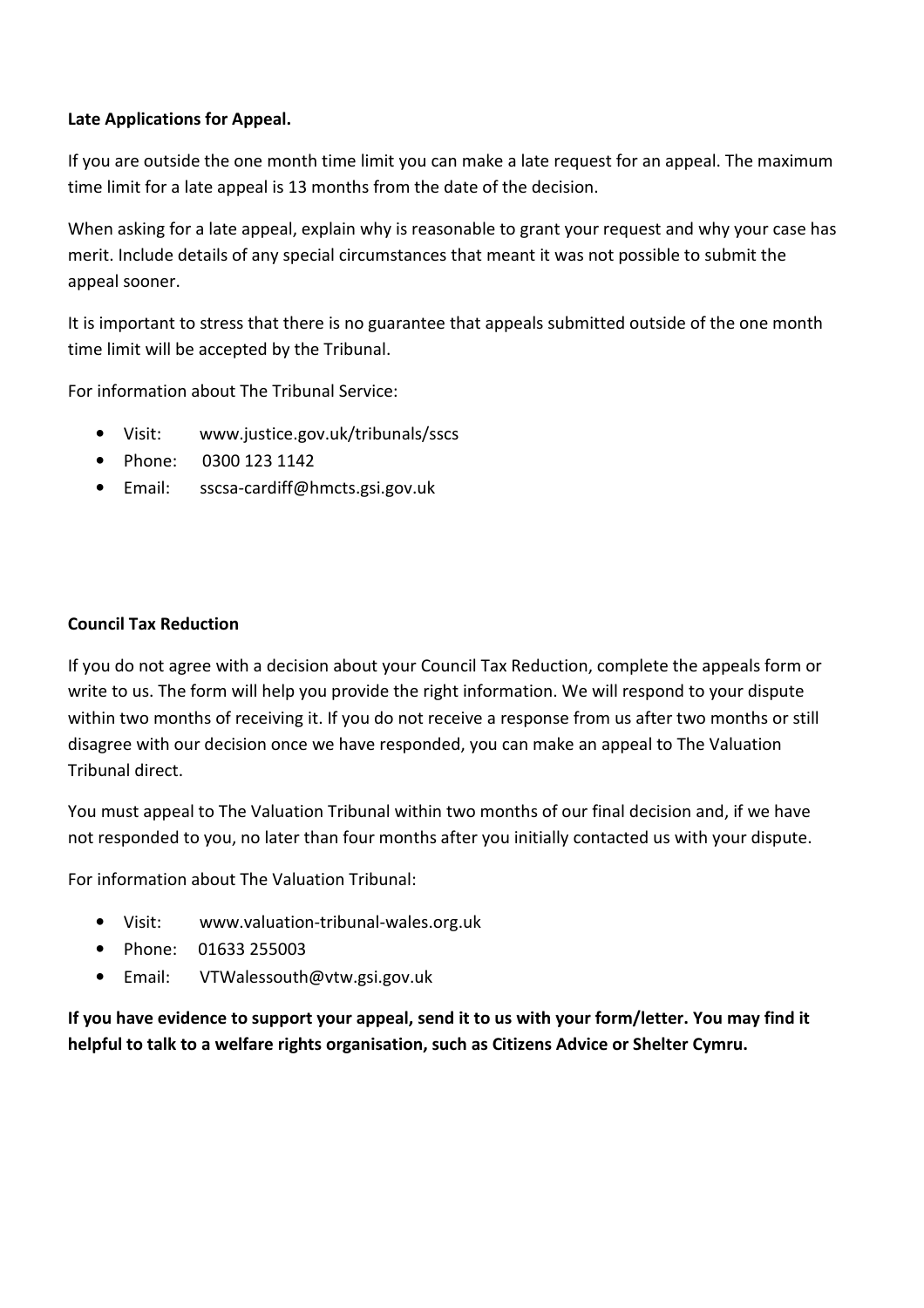

# Housing Benefit and Council Tax Reduction Appeal Form

#### About You

| Title (Mr, Mrs, Miss, Ms)        |  |
|----------------------------------|--|
| <b>Your Surname</b>              |  |
| Forename and Middle name(s)      |  |
| Your date of birth               |  |
| <b>National Insurance number</b> |  |

| Your address and postcode |  |
|---------------------------|--|
|                           |  |
|                           |  |
|                           |  |

| <b>Telephone number</b> |  |
|-------------------------|--|
|                         |  |

| If you have arranged for someone to help<br>With your appeal, please tell us their name<br>and address |  |
|--------------------------------------------------------------------------------------------------------|--|
| Sign this box for the above named to act on<br>your behalf                                             |  |

| Name of the benefit you want to appeal      |
|---------------------------------------------|
| e.g. Housing Benefit, Council Tax Reduction |

| The date of the decision you want to appeal |  |
|---------------------------------------------|--|
|                                             |  |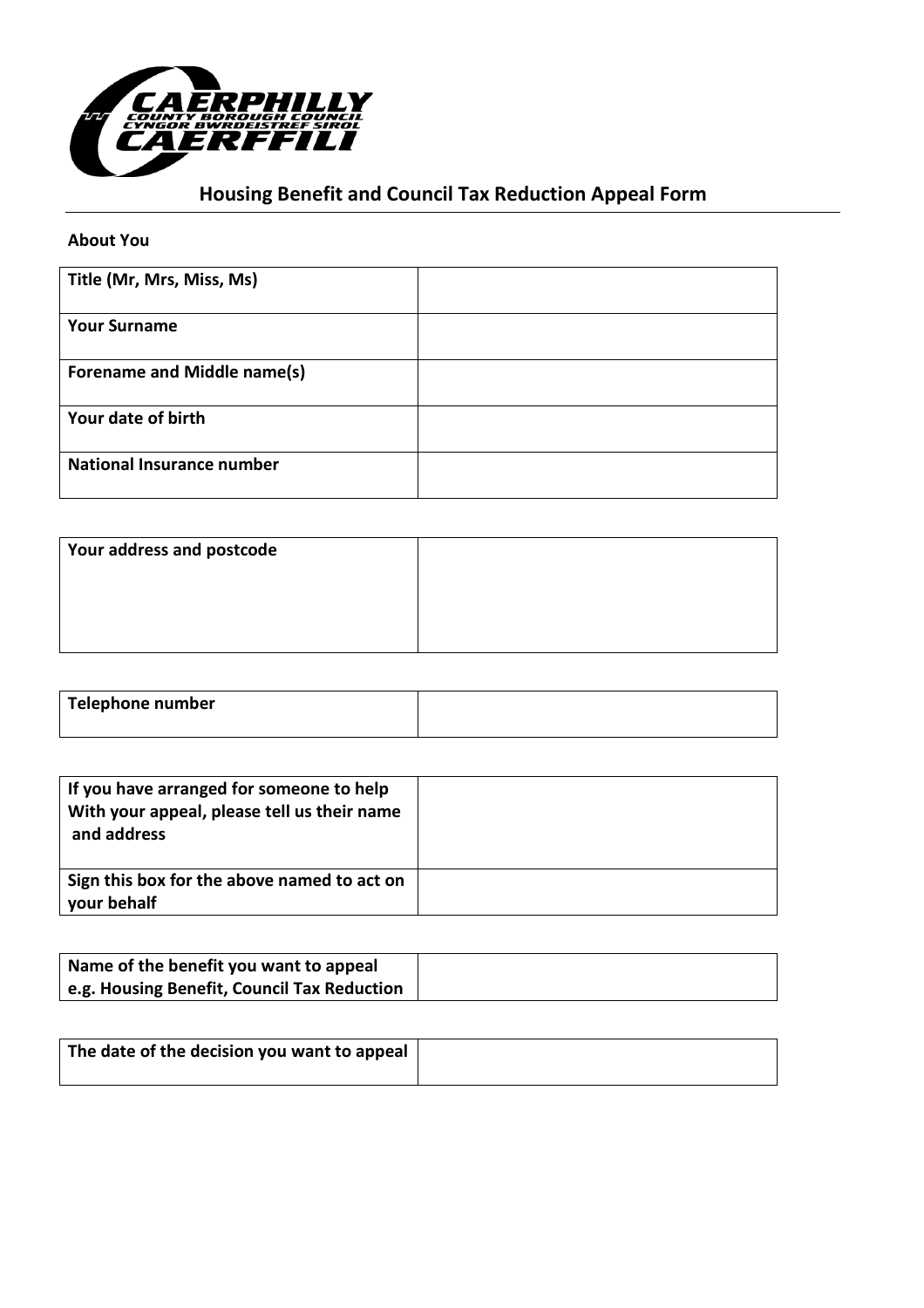Use the box below to say why you do not agree with the decision. If you need more room please use a separate sheet of paper, but make sure you state APPEAL at the top and put your name and address on it.

#### You must explain why you think the decision is wrong. It is not enough to say 'I do not agree with the decision'.

- The reasons given should be like the examples below:
	- 'My rent was £75 a week but you have said it was £35 a week'
	- 'I moved into the property on 1 November, not 1 December'
	- 'You have used the wrong wages to work out my benefit. I only received £250 during the Christmas week.'
- If you are appealing against more than one decision, you must say why you do not agree with each one.
- If it is more than one month after the date of the decision letter, you must say why your appeal is late. This only applies to Housing Benefit.

## Your Appeal

Write your appeal in the box below: